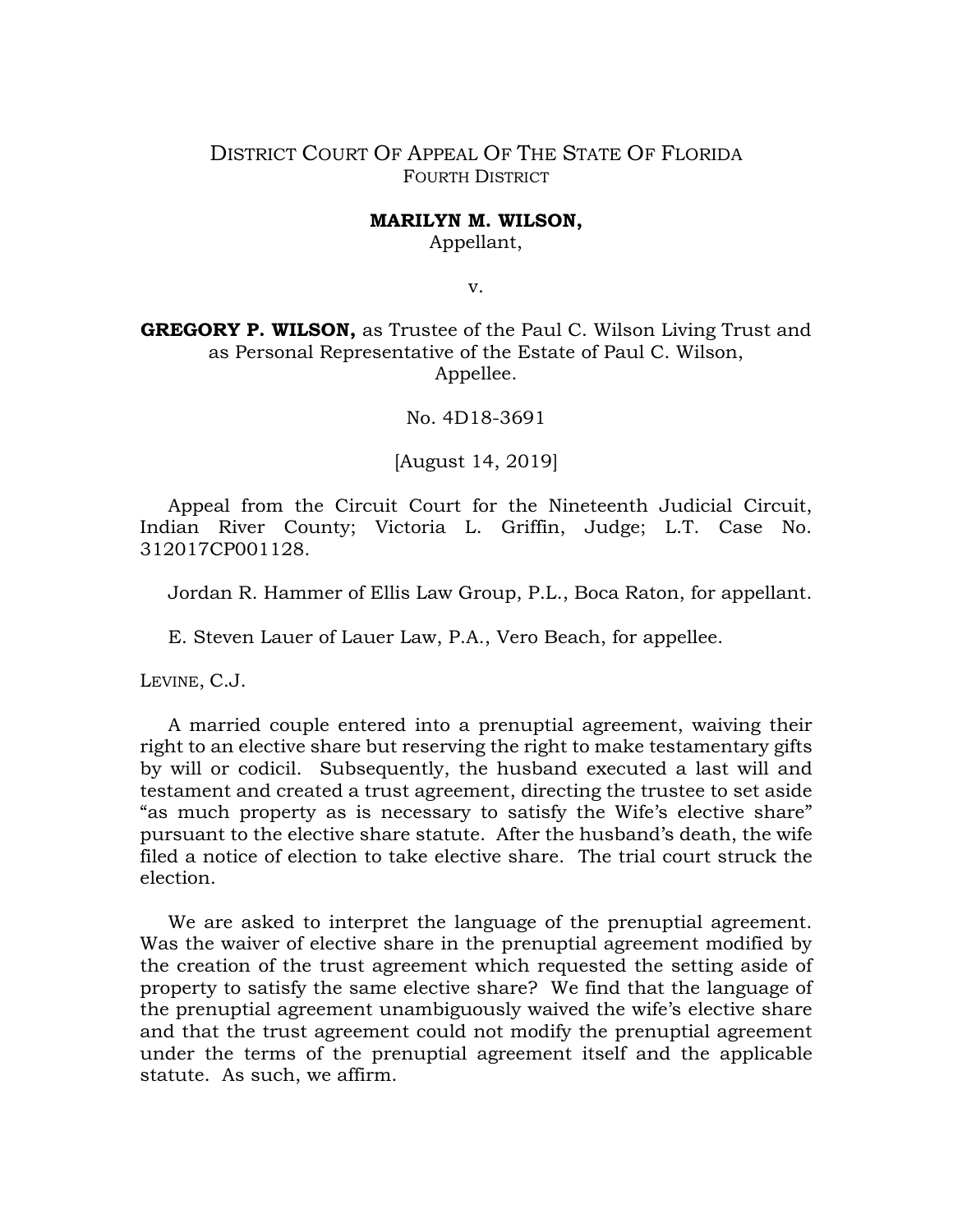Appellant and the decedent got married in 2011. Before their marriage, they entered into a prenuptial agreement. In the prenuptial agreement, the couple agreed to waive the right to an elective share:

Each of the parties does hereby and herewith release, waive and relinquish all rights that they may now have or may hereafter acquire in the property or estate of the other party by reason of their marriage, whether by way of dower, curtesy, *elective share*, family allowance, homestead, statutory allowance, pretermitted spouse statute, intestate share, community property, ERISA or any other claim or right given by law, irrespective of their marriage and any law to the contrary.

(emphasis added). The agreement did allow the couple to make testamentary gifts to each other by will or codicil without invalidating the prenuptial agreement:

Neither party intends by this Agreement to limit or restrict the right to give or receive a testamentary gift from the other. Either of the parties may elect to make a gift to the other by Will without invalidating this provision and may thereafter change or eliminate the gift by a codicil or another Will without in any way affecting the continued effectiveness of this Agreement.

Finally, they agreed that any changes to the prenuptial agreement must be in writing and signed by both the wife and the decedent.

In 2013, the decedent signed a last will and testament and created a trust agreement which he later amended in 2014. That trust agreement directed that enough property be set aside to satisfy the wife's elective share: "There shall be set aside from the property of this trust as much property as is necessary to satisfy the Wife's elective share pursuant to Section 732.201, et seq., of the Florida Statutes, provided the requirements thereunder are satisfied and a timely election is filed."

Both trust documents from 2013 and 2014 were signed only by the decedent, who died in 2017. The wife filed a notice of election to take the elective share in accordance with the trust agreement. Appellee, the decedent's son and trustee of the trust, filed a motion to strike the wife's election to take elective share.

The trial court found the prenuptial agreement was unambiguous and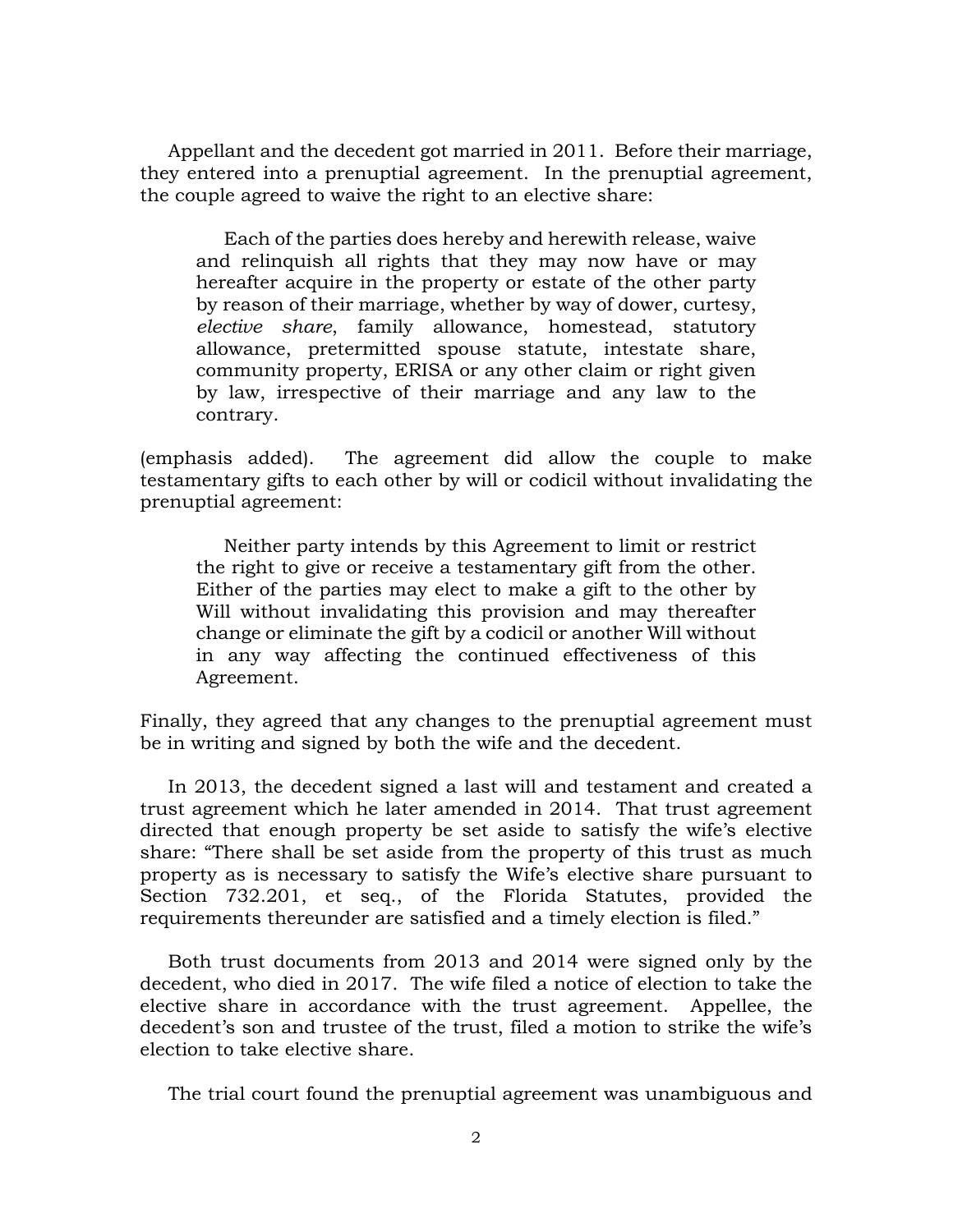struck the wife's election for elective share. In so ruling, the trial court found that the prenuptial agreement permitted the parties only to give or receive testamentary gifts by will or codicil, that the prenuptial agreement waived the wife's ability to receive an elective share, and that the prenuptial agreement could be modified only in writing with the signature of both parties. From this order, the wife appeals.

"A trial court's interpretation of a prenuptial agreement is reviewed de novo, as such agreements are governed by the law of contracts." *Berg v. Young*, 175 So. 3d 863, 867 (Fla. 4th DCA 2015).

"Where a contract is clear and unambiguous, it must be enforced pursuant to its plain language. In such a situation, the language itself is the best evidence of the parties' intent, and its plain meaning controls." *Hahamovitch v. Hahamovitch*, 174 So. 3d 983, 986 (Fla. 2015) (citation and quotation marks omitted).

We find that the language of the prenuptial agreement unambiguously waived the wife's elective share. The agreement clearly stipulates that each party has waived their right to the estate of the other, including the right to an elective share. The creation of the trust agreement could not modify the prenuptial agreement since it was not signed by both parties as required by the prenuptial agreement. The controlling Florida Statute also states that modification of a prenuptial agreement is valid only if signed by both parties. *See* § 61.079(6), Fla. Stat. (2014) ("After marriage, a premarital agreement may be amended, revoked, or abandoned only by a written agreement signed by the parties.").

Further, any testamentary gifts, by will or codicil, envisioned by the prenuptial agreement would not invalidate any of the provisions of the prenuptial agreement. Therefore, even if the decedent gave the wife a testamentary gift, the waiver of the elective share would still be effective. Thus, if the decedent intended to give the wife a testamentary gift, he could have done so by will or codicil without relying on an elective share and specifically the requirements of the elective share statute.

For the foregoing reasons, we find the trial court correctly found that the prenuptial agreement had waived the wife's elective share, and as such, we affirm.

KUNTZ, J., and BOATWRIGHT, JOE, Associate Judge, concur.

**\* \* \***